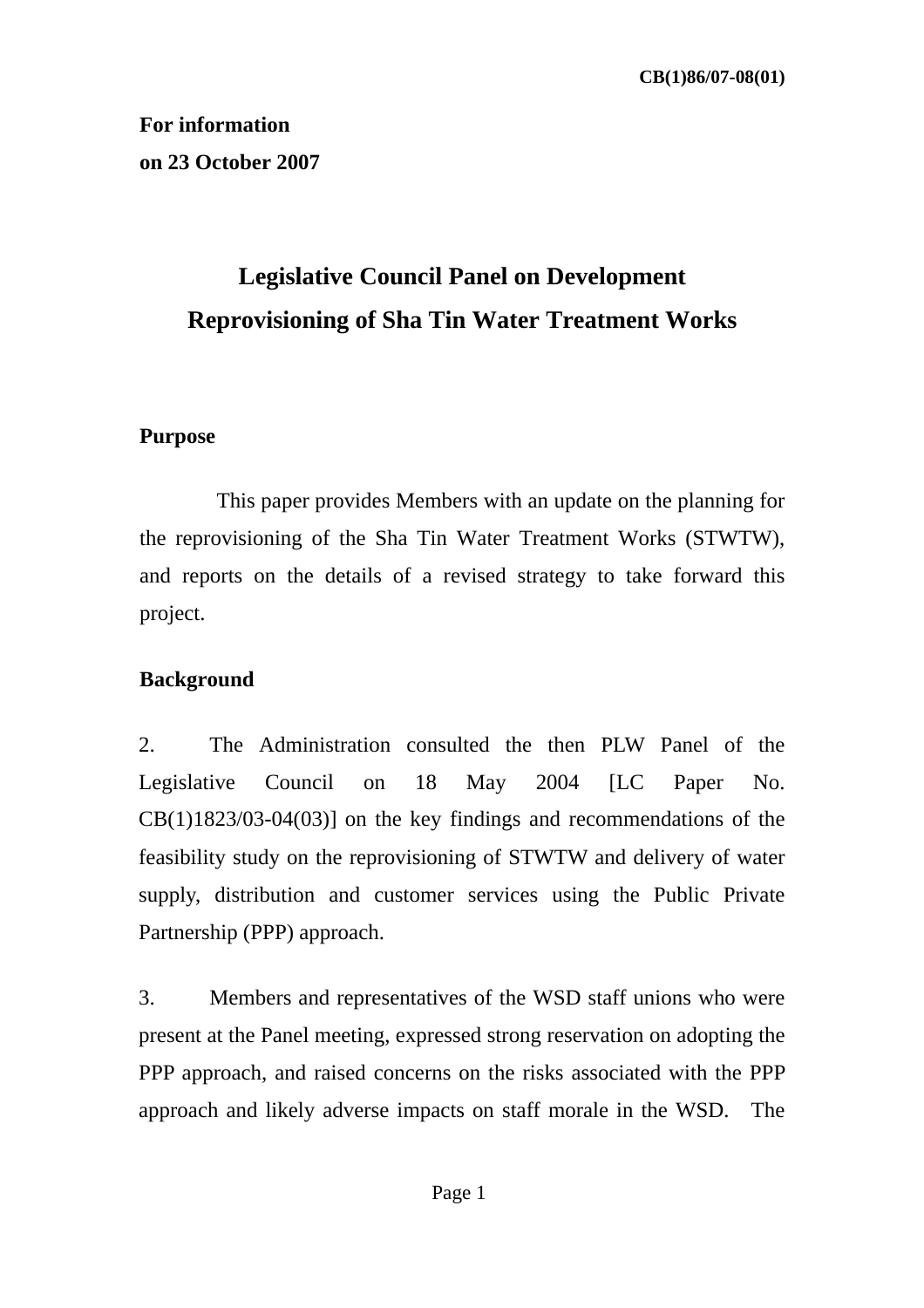Panel carried a motion calling on the Government not to make any decisions on privatization of the STWTW before the relevant consultancy report was submitted to and endorsed by the Panel. The Administration agreed to keep the Panel informed of further progress and to consult the Panel on how best to take forward the STWTW project before arriving at a final decision [LC Paper No. CB(1)2074/03-04(01)].

4. Between 2004 and 2006, WSD held 11 meetings with the staff side of the WSD to further deliberate on the adoption of the PPP approach for the reprovisioning of the STWTW. There was no consensus reached.

5. In parallel, WSD also conducted more studies to compare different approaches to implement the reprovisioning project. In early 2007, the Department carried out an extended review of the overall water treatment and distribution system, bringing in the reserved capacity of the Tai Po Water Treatment Works (TPWTW). The review indicated that instead of taking the STWTW in isolation, combining the STWTW and the TPWTW will result in a more balanced configuration of the treatment and distribution network, which will greatly enhance the overall reliability of water supply in Hong Kong in the long term. Based on the review findings, WSD has now formulated a revised strategy for the reprovisioning of the STWTW by making use of the TPWTW. The rationale and the main aspects of the revised strategy are elaborated in paragraphs 6 to 10 below.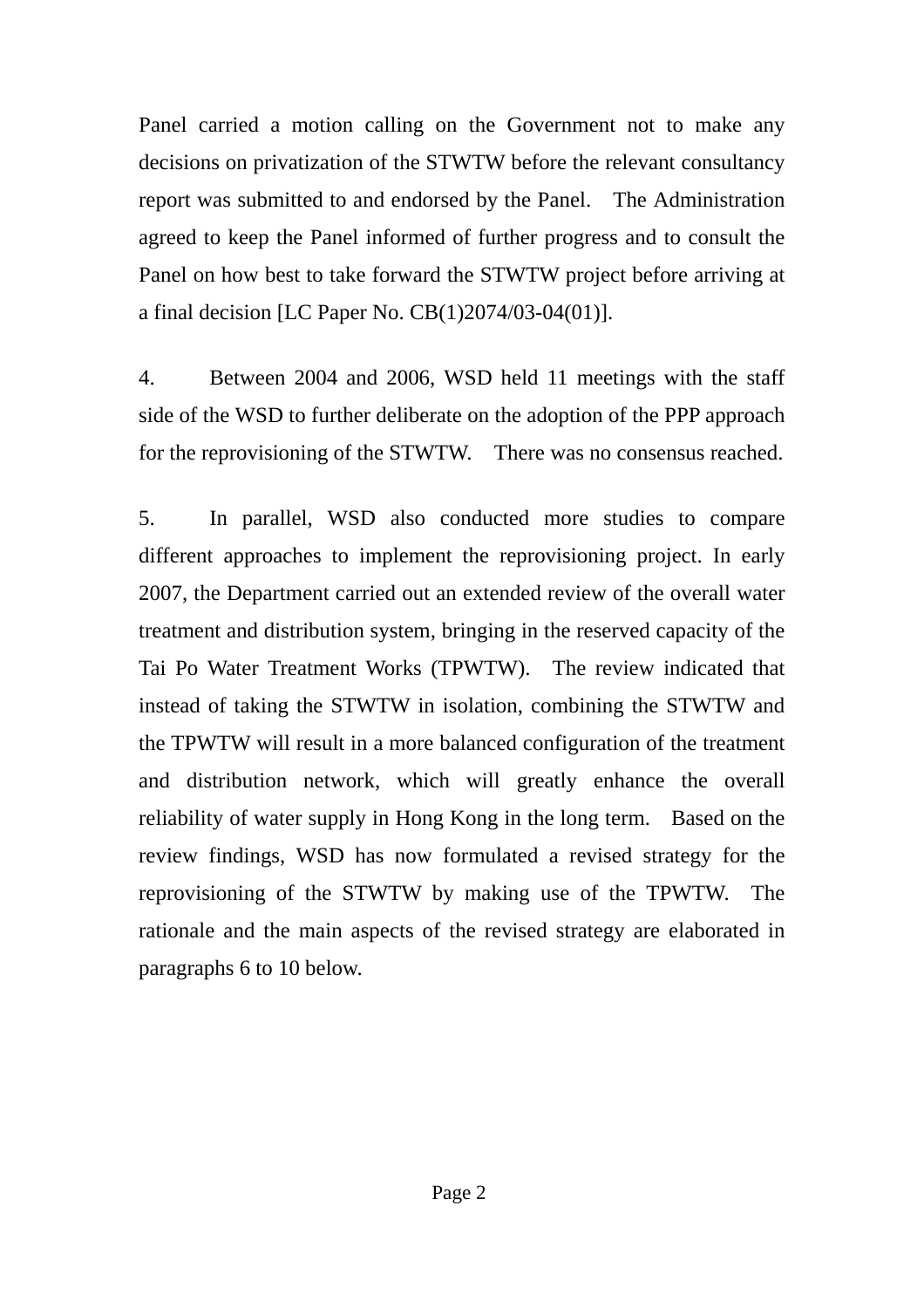### **The revised reprovisioning strategy**

6. The STWTW has traditionally been the most important water treatment works in Hong Kong. It handles about 35% of our total water treatment requirements. A major constraint in the in-situ reprovisioning of the STWTW is the difficulties to maintain the plant in operation during the reprovisioning. There would be considerable risk that the supply of treated water would be interrupted by the reprovisioning work.

7. On the other hand, the TPWTW was originally developed for meeting the forecast demand arising from the planned developments in the urban area and the Northeast New Territories. It has an ultimate capacity of 1,200 million litres per day (Mld) and the site for the treatment works has included formed land for expansion to its ultimate capacity. Its present capacity of 250 Mld constitutes the first phase of the treatment works. The TPWTW can be readily expanded.

8. Taking the STWTW and the TPWTW together, the revised strategy is to implement the reprovisioning of the STWTW as a two-stage process:

(a) Stage 1 - the TPWTW and the associated transfer system is first upgraded from its existing capacity of 250 Mld to 800 Mld; and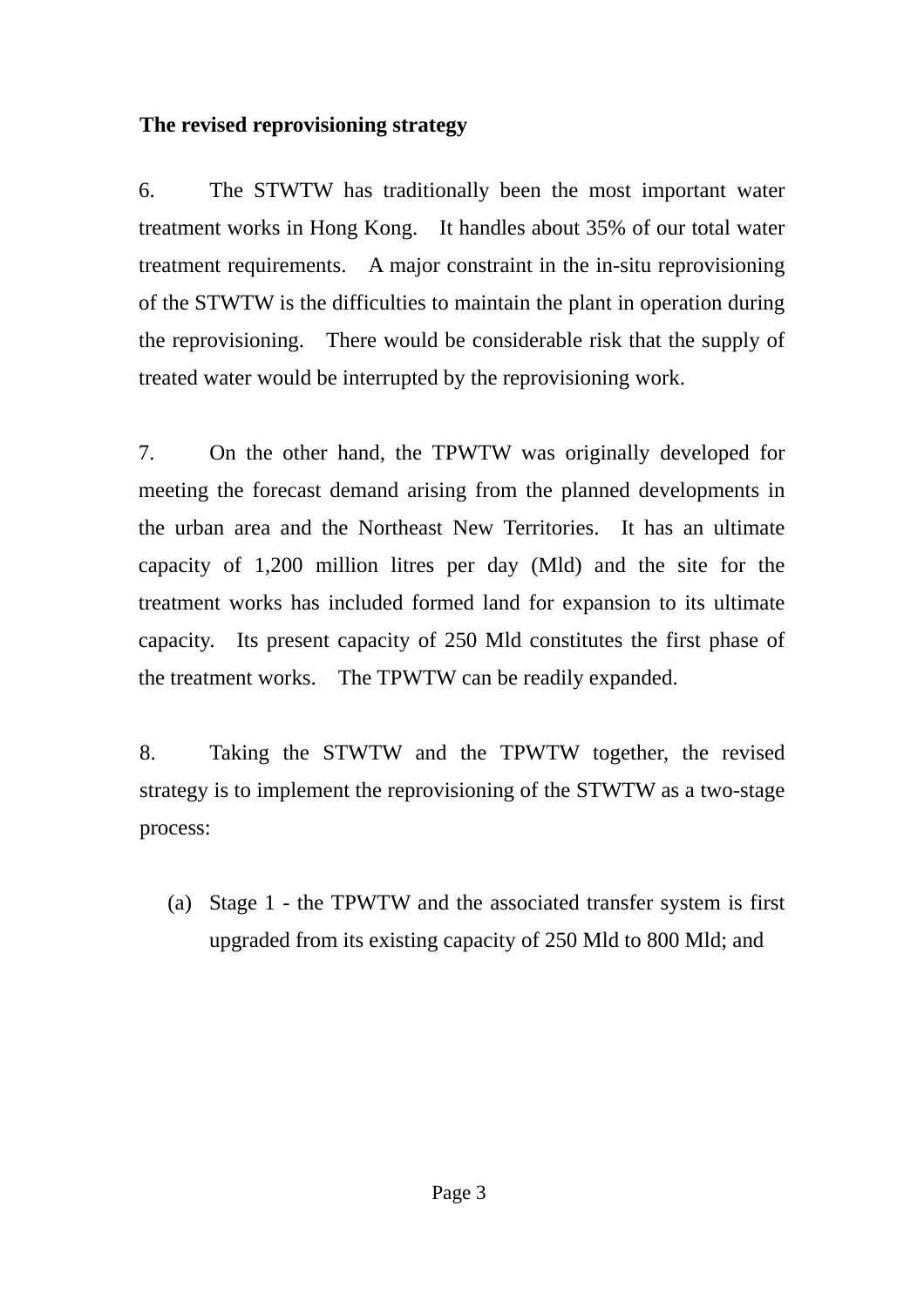(b) Stage 2 - the in-situ reprovisioning the STWTW will then be carried out to a scale compatible with the forecast demand.

The layouts of the proposed works at the TPWTW and STWTW are shown in the plan at **Annex A**.

9. We plan to implement the upgrading of the TPWTW and the reprovisioning of the STWTW as public works projects. Given the need to provide a reliable, safe and steady water supply, the conventional public works route will provide a much clearer way forward for this project when we can achieve project completion with fairly accurate budget and timing. It is also in line with Government's objective to speed up essential infrastructure. It is therefore the preferred method to implement this project. We will ensure that the best contract procurement method under the conventional approach would be used for the construction works.

10. A table summarizing the original and the revised strategies is attached at **Annex B**. The total capital cost of \$5.7 billion (in September 2007 prices) quoted for the revised strategy comprises \$2.7 billion for the upgrading of TPWTW and \$3.0 billion for the reconstruction of the south plant of the STWTW.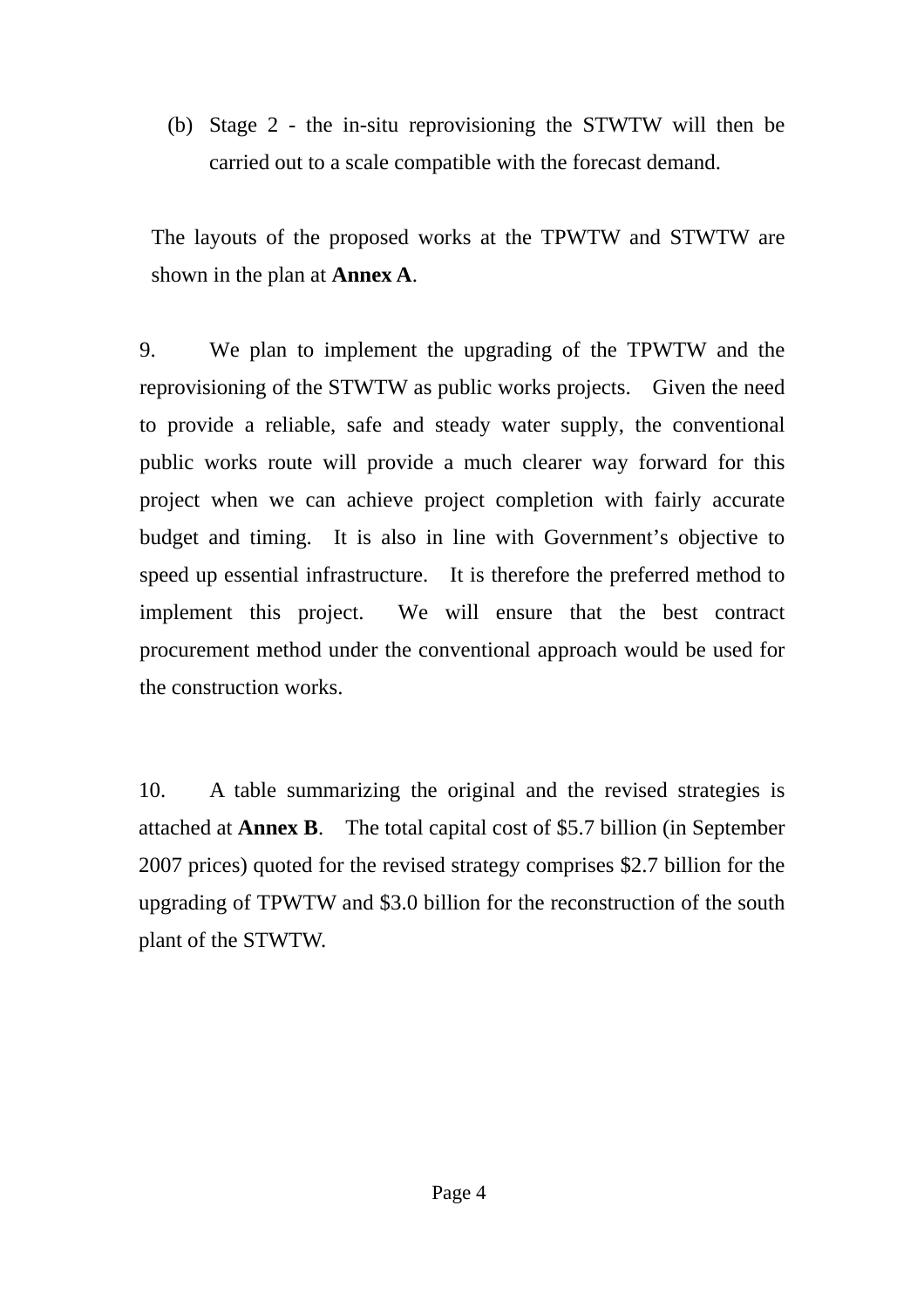### **Project Programme**

11. The tentative project implementation programme is as follows -

| (a) |               |  |  | Seek funding to commence        | Early 2008 |
|-----|---------------|--|--|---------------------------------|------------|
|     |               |  |  | design and contract preparation |            |
|     | for the TPWTW |  |  |                                 |            |

- (b) Commence construction at the TPWTW 2009/2010
- (c) Complete the expansion of TPWTW 2013
- (d) Commence reprovisioning of the south plant of the STWTW 2011
- (e) Complete reprovisioning of the south plant of the STWTW 2015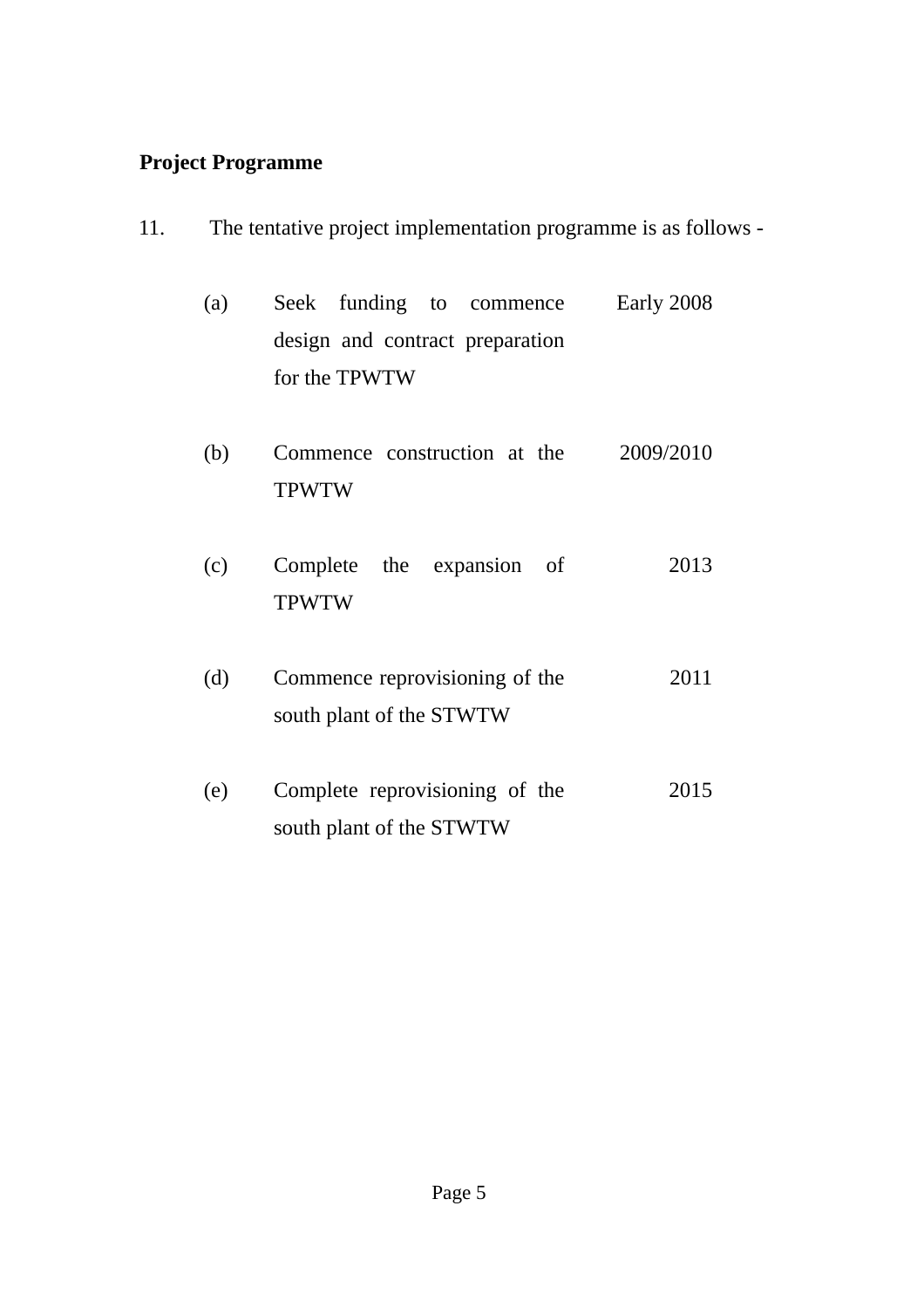## **Way Forward**

12. WSD will consult the relevant District Councils on the revised strategy for the reprovisioning of the STWTW, and will communicate with the staff unions of the Department. After consultation, we plan to seek funding approval from the Legislative Council in early 2008 for engaging consultants to undertake the design and contract preparation for this project.

Development Bureau October 2007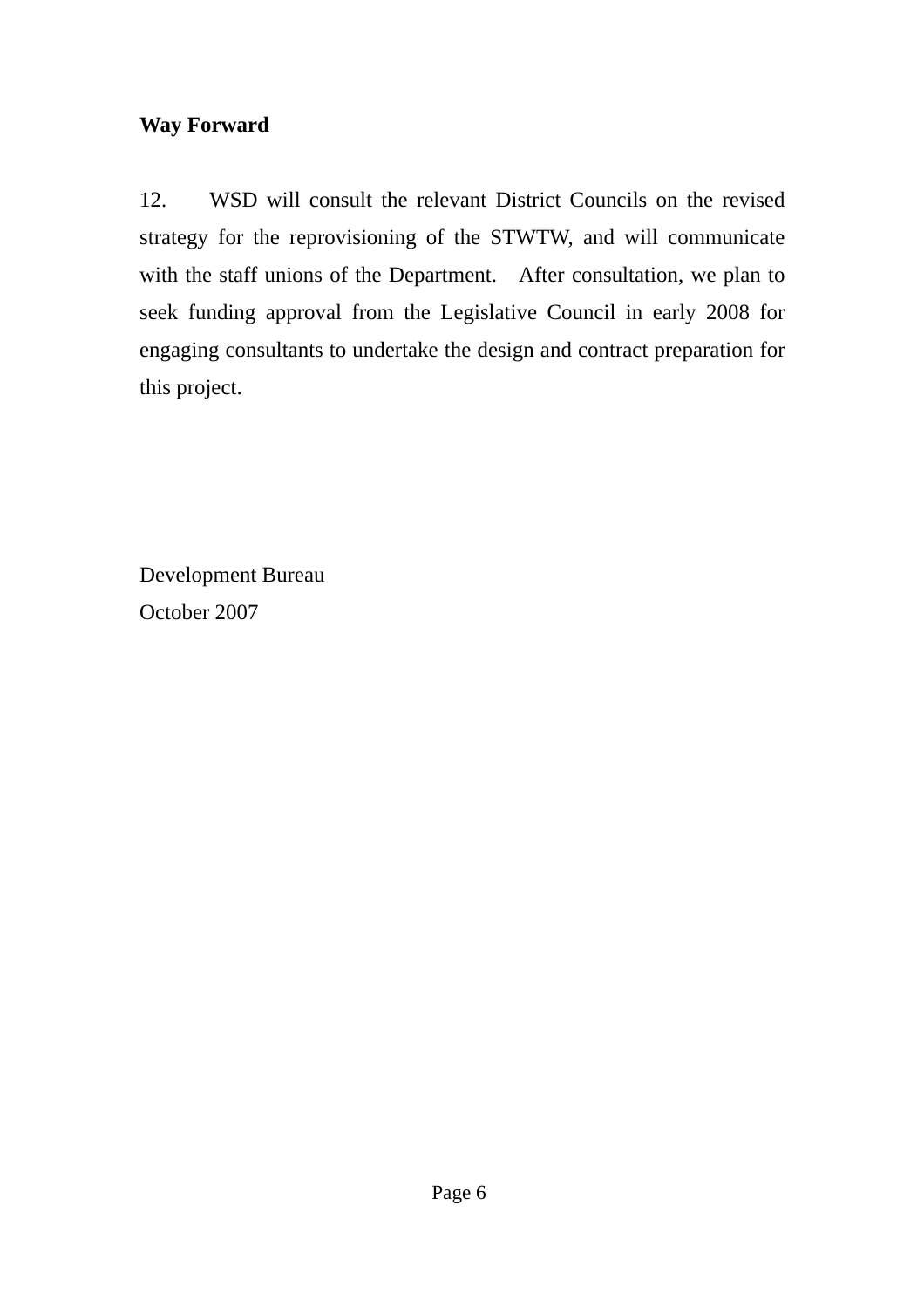

Annex A(Sheet 1 of 2)

Common facilities inuse (Civil structures already built to cater for cap. 1200Mld)

Existing facilities in use (Cap. 250Mld) proposed to be uprated to 400 Mld

Proposed facilities to be constructed (Cap. uprated from 400 Mld to 800Mld)

- Reserve for future facilities (Cap. uprated from 800Mld to 1200Mld)
- $C =$  clarifiers
	- filters
- P/S = treated water pumping stations
- Adm = administration block
- $Lab =$  laboratory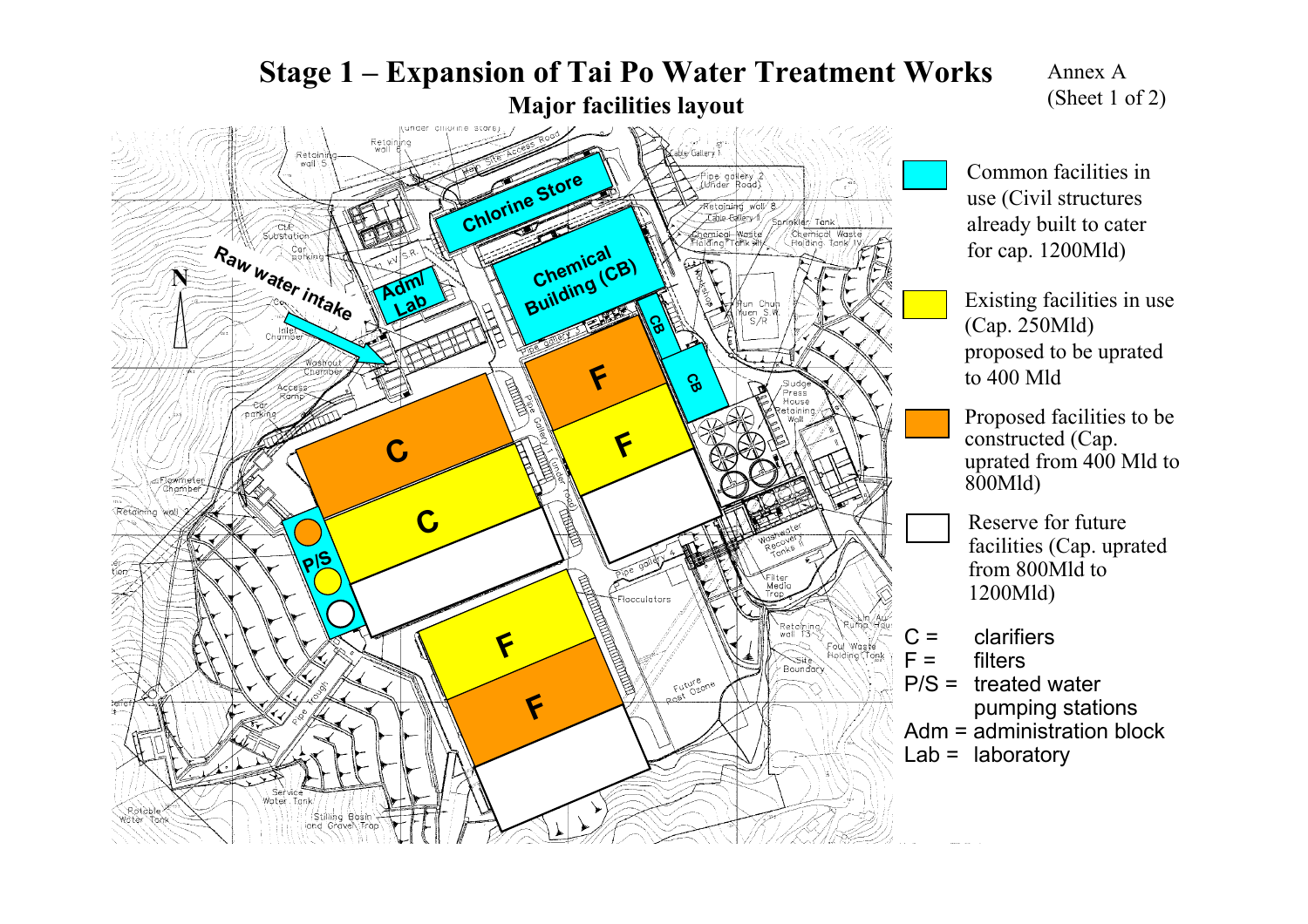